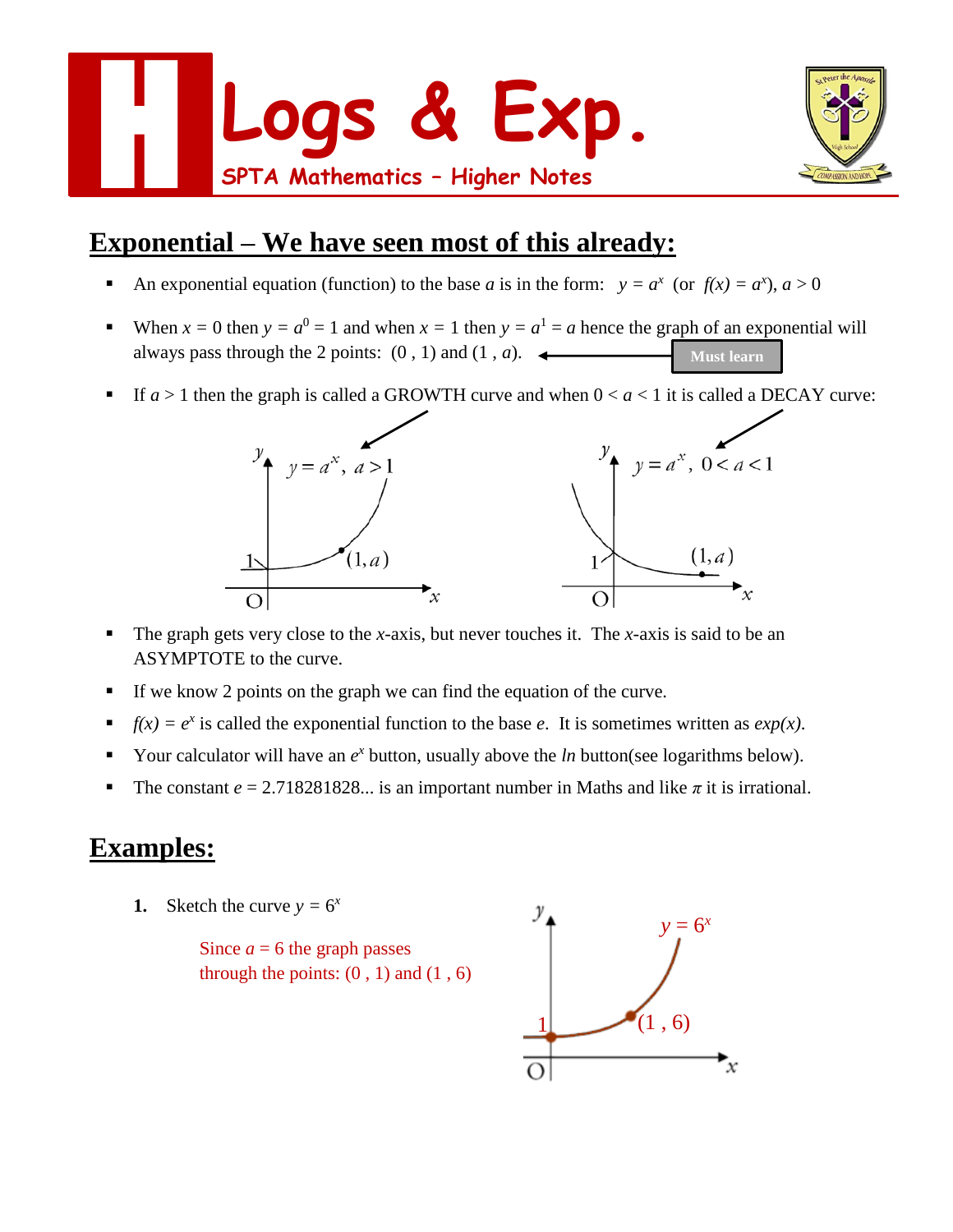**2.** For the graph below find the values of *a* and *b* and then state the curves equation.



**3.** Find  $f(x) = e^x$ , when  $x = 5$ :

$$
f(5) = e^5 = 148.41
$$

#### **Logarithms – We have seen most of this already:**

- A Logarithmic equation(function), shortened to  $Log$ , is the inverse of an exponential function.
- A *Log* equation (function) to the base *a* is written in the form:  $y = Log_a x$  (or  $f(x) = Log_a x$ ),  $a > 0$ .
- As it is the inverse of exponentials its graph is the refelection of a GROWTH curve in the line  $y = x$ .
- Hence a *Log* curve will always pass through the points:  $(1, 0)$  and  $(a, 1)$  as shown below:



- The graph gets very close to the *y*-axis, but never touches it. The *y*-axis is said to be an ASYMPTOTE to the curve.
- In general:  $Log_a 1 = 0$  (*Log* to any base of 1 is zero) and  $Log<sub>a</sub> a = 1$  (*Log* to base *a* of *a* is one).
- If we know 2 points on the graph we can find the equation of the curve.
- The *Log* key on your calculator is to the base 10, i.e. *Log*<sub>10</sub>
- *Loge* , usually written as *ln*, is called the NATURAL LOGARITHM and is also on the calculator.

#### **Examples:**

**4.** Sketch the curve  $y = Log_6 x$ 

Since  $a = 6$  the graph passes through the points:  $(1, 0)$  and  $(6, 1)$ 

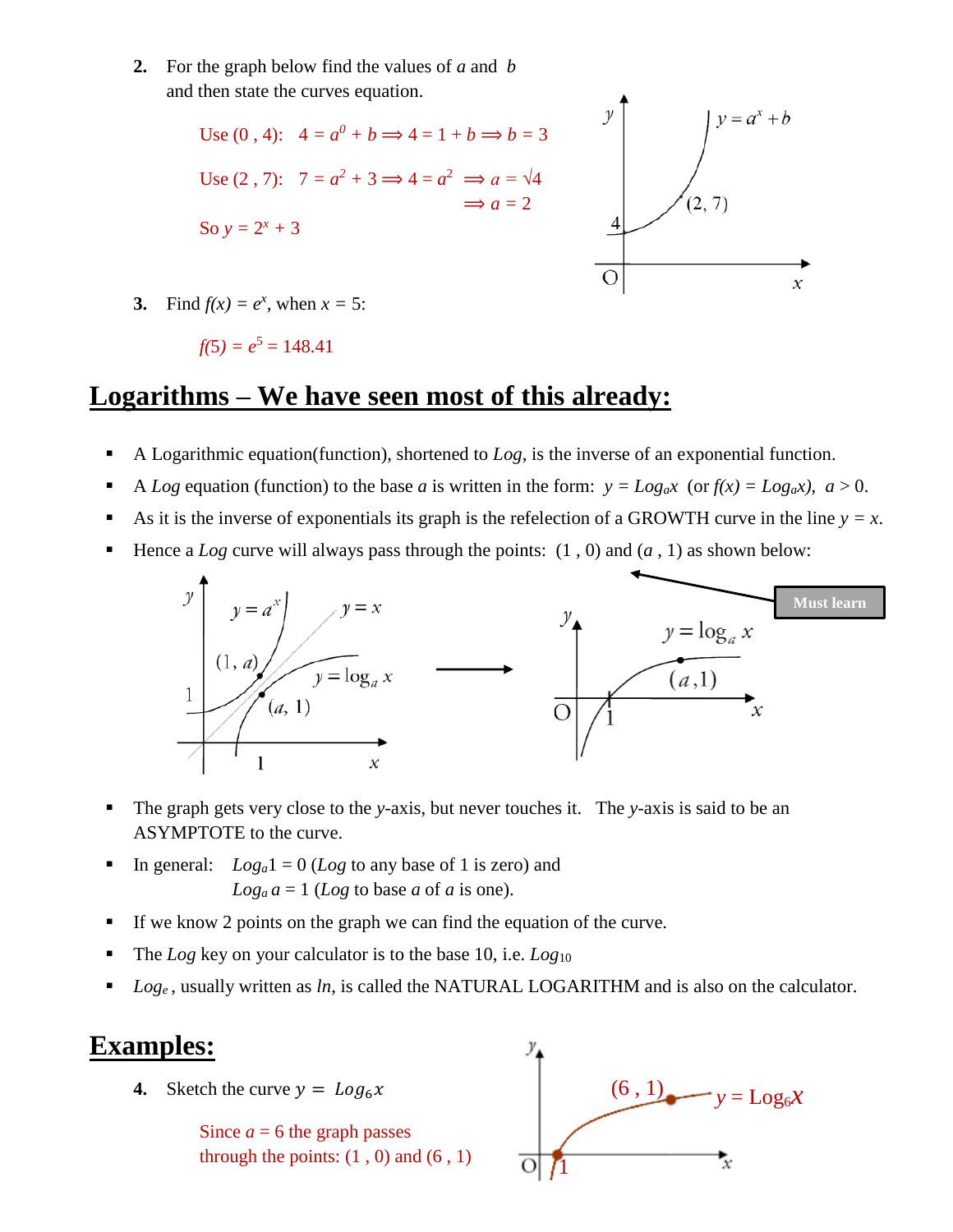**5.** A graph of the function  $g(x) = Log_a(x + b)$ , where *a*, *b* are constants and  $a > 1$  is shown here:

Find the values of *a* and *b* and state *g(x)*.



Curve normally passes through (1 , 0), but is passing through (2, 0), so has been shifted right 1, giving  $b = -1$ .

Use (8, 1): 
$$
1 = Log_a(8-1) \implies Log_a 7 = 1 \implies a = 7
$$
  
So  $g(x) = Log_7 x$ 

**6.** Calculate:

**a)** 
$$
Log_{10}75 = 1.875
$$
 **(b)**  $ln75 = 4.3175$ 

### **Exponentials ↔ Logarithms:**

.  $y = Log_a x \leftrightarrow x = a^y$  , where  $a$  ,  $x > 0$   $\longleftarrow$  Must learn

### **Examples:**

- **7.** Express each of the following in exponential form and solve if possible:
	- **a**)  $Log_5 125 = 3$   $\implies$   $125 = 5^3$
	- **b**)  $Log_3 x = y$   $\implies x = 3^y$
	- **c**)  $Log_2 x = 3$   $\implies x = 2^3 \implies x = 8$
	- **d**)  $Log_3 (2x 5) = 2 \implies 2x 5 = 3^2$  $\implies$  2*x* – 5 = 9  $\implies$  2*x* = 14  $\Rightarrow$   $x = 7$
- **8.** Express each of the following in Logarithmic form:
	- **a**)  $2^3 = 8$   $\implies$   $Log_2 8 = 3$
	- **b**)  $729 = 3^6$   $\implies$   $Log_3 729 = 6$
	- **c**)  $x = 8^y$   $\implies$   $Log_8 x = y$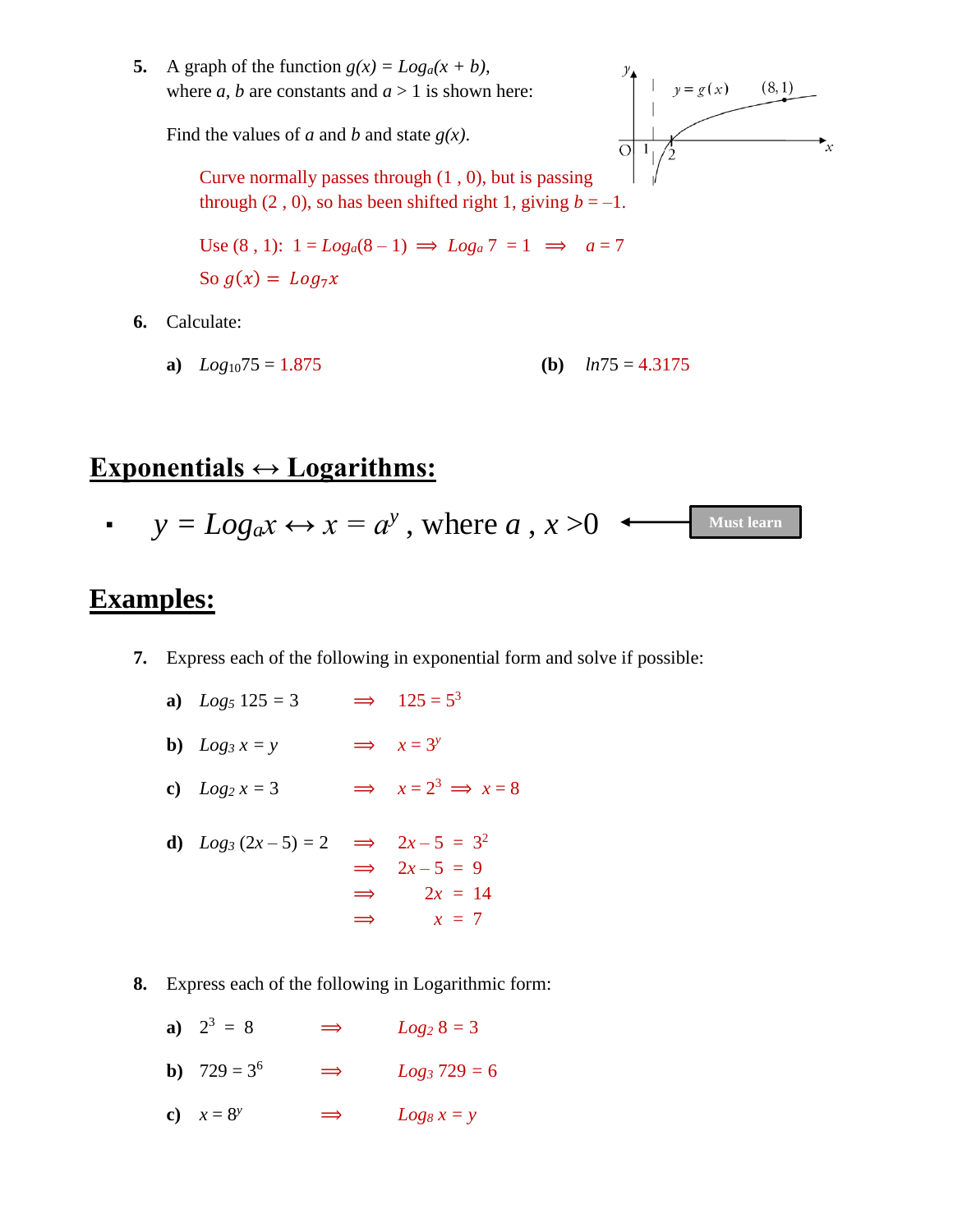### **Laws of Logarithms:**

- Remember that  $Log_a a = 1$  and  $Log_a 1 = 0$ **Must learn** $\leftarrow$
- There are 3 Laws of Logarithms that you must remember, they are **NOT** on the Formulae Sheet:

1. 
$$
Log_a x + Log_a y = Log_a xy
$$
, where  $a, x, y > 0$ 

- 2.  $Log_a x Log_a y = Log_a^{x/y}$ , where *a*, *x*, *y* >0
- 3.  $Log_a x^n = nLog_a x$ , where  $a, x > 0$
- For Laws 1 & 2 the bases of each *Log* must be same.
- We can use the Laws of Logarithms to solve equations involving Logs.
- When there are several additions or subtractions of Logs they can be combined into one as follows:



# **Examples:**

- **9.** Solve the following:
	- **a**)  $Log_3 1 + Log_3 9$  **(b)**  $Log_4 6 Log_4 3$  $= Log_3 (1 x 9)$  $=$  *Log<sub>3</sub>* 9  $=$  *Log<sub>4</sub>* 2  $= Log_3 3^2$ 2  $= Log_4 4^{1/2}$  $= 2$ *Log*<sub>3</sub> 3  $= 2 \times 1$   $=$   $\frac{1}{2}$  $= 2$   $=$   $\frac{1}{2}$ **Rule 1 Rule 3**



**Must learn**



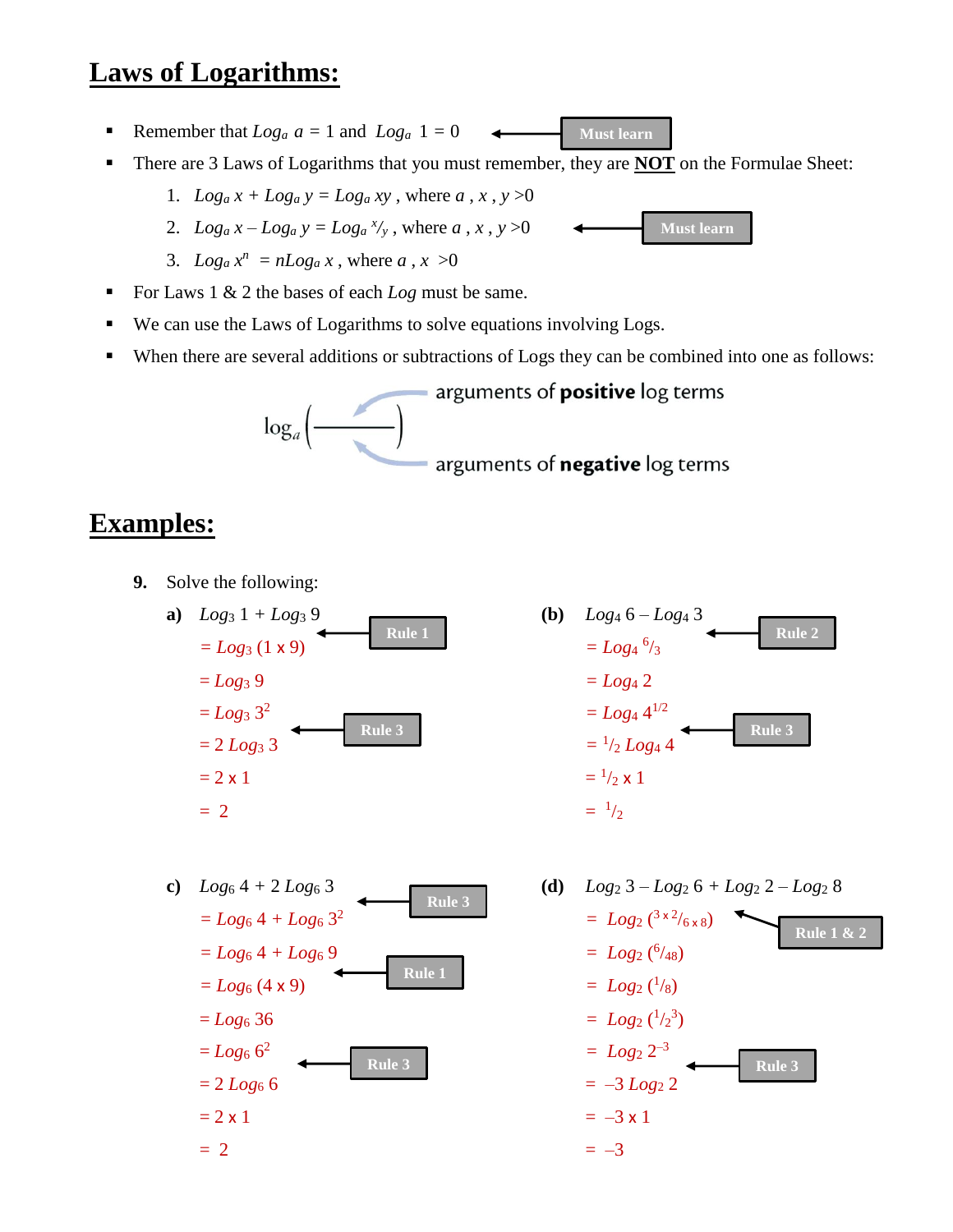**10.** Simplify  $4Log_e(2e) - 3Log_e(3e)$ , expressing your answer in the form  $a + Log_e b - Log_e c$ , where *a*, *b* and *c* are whole numbers.

*= Loge* (2*e*) 4 – *Loge* (3*e*) *= Loge* (16*e* 4 ) – *Loge* (27*e* 3 *=* ( 16 4 27 3 = ( 16 = *Loge* 16 + *Loge e* – *Loge 27* = 1 + *Loge* 16 – *Loge 27*

 $4Log_e(2e) - 3Log_e(3e)$  $= 4(Log_e 2 + Log_e e) - 3(Log_e 3 + Log_e e)$ ) *=* 4*Loge* 2 + 4*Loge e* – 3*Loge* 3 – 3*Loge e*  $\Omega$  **DR**  $= Log_e 2^4 + Log_e e - Log_e 3^3$  $= Log_e 16 + 1 - Log_e 27$  $= 1 + Log_e 16 - Log_e 27$ 

**11.** Solve:

**a)** 
$$
Log_a 13 + Log_a x = Log_a 273
$$
  
\n $Log_a 13x = Log_a 273$   
\n $13x = 273$   
\n $x = 21$   
\n**b)**  $Log_2 7 = Log_2 x + 3$   
\n $Log_2 7 - Log_2 x = 3$   
\n $Log_2 (\frac{7}{x}) = 3$   
\n $Log_2 (\frac{7}{x}) = 3$   
\n $Log_2 (\frac{7}{x}) = 3$   
\n $Log_2 (\frac{7}{x}) = 3$   
\n $Log_2 (\frac{7}{x}) = 2$   
\n $Log_2 (\frac{7}{x}) = Log_2 x = 3$   
\n $Log_2 (\frac{7}{x}) = Log_2 x = 3$   
\n $Log_2 (\frac{7}{x}) = Log_2 x = 3$   
\n $Log_2 (\frac{7}{x}) = Log_2 x = 3$   
\n $Log_2 (\frac{7}{x}) = Log_2 x = 3$   
\n $Log_2 (\frac{7}{x}) = Log_2 x = 3$   
\n $Log_2 (\frac{7}{x}) = Log_2 x = 3$   
\n $Log_2 (\frac{7}{x}) = 3$   
\n $Log_2 (\frac{7}{x}) = 3$   
\n $Log_2 (\frac{7}{x}) = 3$   
\n $Log_2 (\frac{7}{x}) = 3$   
\n $Log_2 (\frac{7}{x}) = 3$   
\n $Log_2 (\frac{7}{x}) = 3$   
\n $Log_2 (\frac{7}{x}) = 3$   
\n $Log_2 (\frac{7}{x}) = 3$   
\n $Log_2 (\frac{7}{x}) = 3$   
\n $Log_2 (\frac{7}{x}) = 3$   
\n $Log_2 (\frac{7}{x}) = 3$   
\n $Log_2 (\frac{7}{x}) = 3$   
\n $Log_2 (\frac{7}{x}) = 3$   
\n $Log_2 (\frac{7}{x}) = 3$   
\n $Log_2 (\frac{7}{x}) = 3$   
\n $Log_$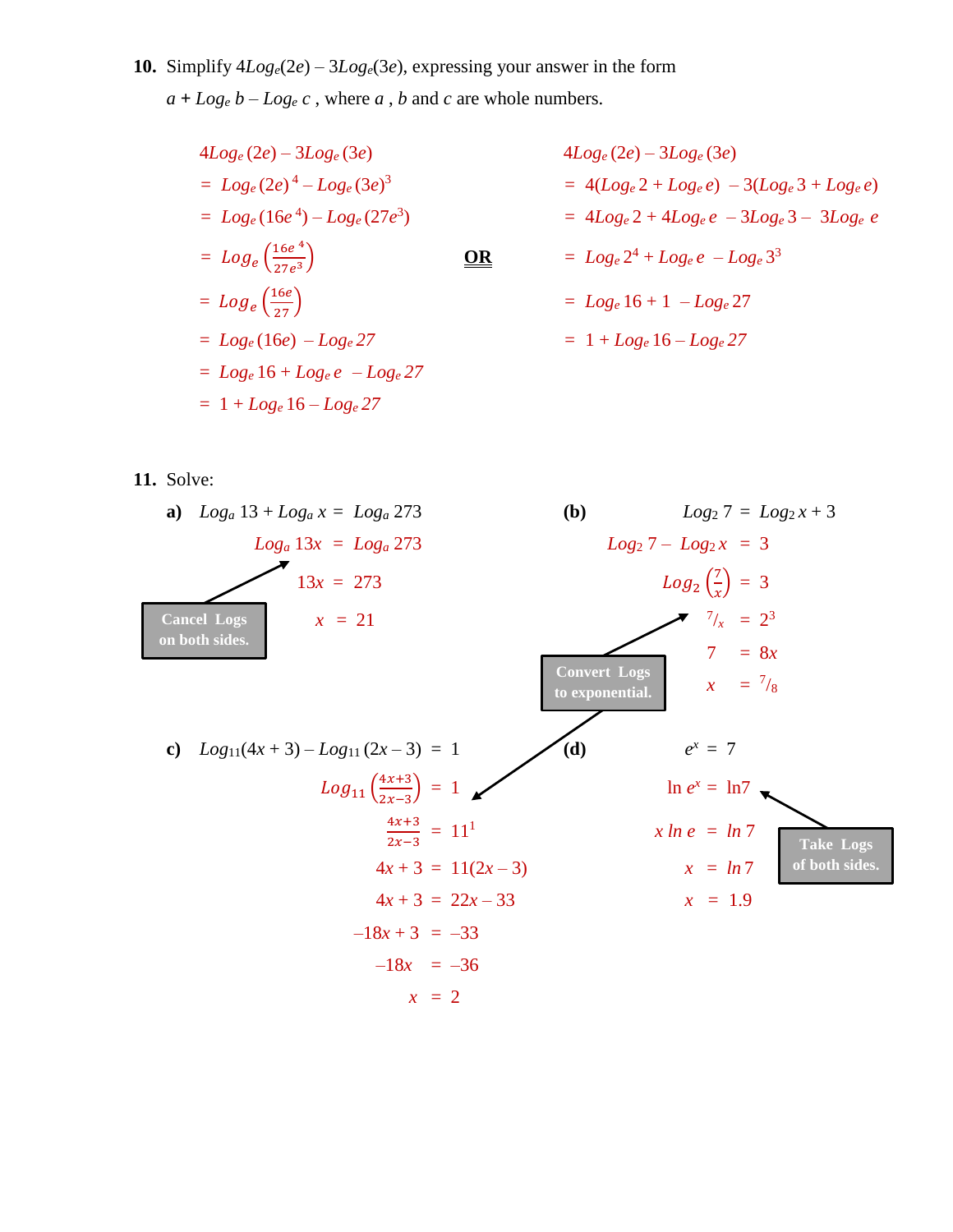12. Solve 
$$
Log_a(2p + 1) + Log_a(3p - 10) = Log_a(11p)
$$
 for  $p > 4$   
\n $Log_a(2p + 1) + Log_a(3p - 10) = Log_a(11p)$   
\n $Log_a[(2p + 1)(3p - 10)] = Log_a(11p)$   
\n $(2p + 1)(3p - 10) = 11p$   
\n $6p^2 - 17p - 10 = 11p$    
\n $6p^2 - 17p - 10 - 11p = 0$   
\n $6p^2 - 28p - 10 = 0$   
\n $(3p + 1)(p - 5) = 0$   
\n $3p + 1 = 0$  or  $p - 5 = 0$   
\n $p = -\frac{1}{3}, 5$  so  $p = 5$  since  $p > 4$ 

**13.** For the formula the speed, *s*, of an object at time, *t* minutes is given by:  $s(t) = 100e^{3t}$ 

*s*(0) = 100*e*

**a)** Evaluate the initial speed. **(b)** Calculate the time taken for the initial speed to be trebled.

$$
s(t) = 100e^{3t}
$$
  
\n
$$
= 100e^{0}
$$
  
\n
$$
s(t) = 100e^{3t}
$$
  
\n
$$
300 = 100e^{3t}
$$
  
\n
$$
e^{3t} = 3
$$
  
\n
$$
ln e^{3t} = ln 3
$$
  
\n
$$
3t ln e = 1.099
$$
  
\n
$$
3t = 1.099
$$
  
\n
$$
t = 0.366 \text{ minutes}
$$

**14.** A radioactive substance has Mass, *M* grams, at *t* years such that *M* is given by the formula:  $M_t = M_0 e^{-0.03t}$  where  $M_0$  is the initial mass in grams.

| a) | If $M_0 = 800g$ find the mass after 7 years. | Calculate the half life of this substance.<br>(b) |                                    |
|----|----------------------------------------------|---------------------------------------------------|------------------------------------|
|    | $M_7 = 800 e^{-0.03 x 7}$                    | $400 = 800 e^{-0.03t}$                            |                                    |
|    | $= 800e^{-0.21}$                             | $0.5 = e^{-0.03t}$                                | <b>Take Logs</b><br>of both sides. |
|    | $= 648.47g$                                  | $\ln e^{-0.03t} = \ln 0.5$                        |                                    |
|    |                                              | $-0.03t\ ln\ e = -0.69315$                        |                                    |
|    |                                              | $-0.03t = -0.69315$                               |                                    |
|    |                                              | $t = 23.105$ years                                |                                    |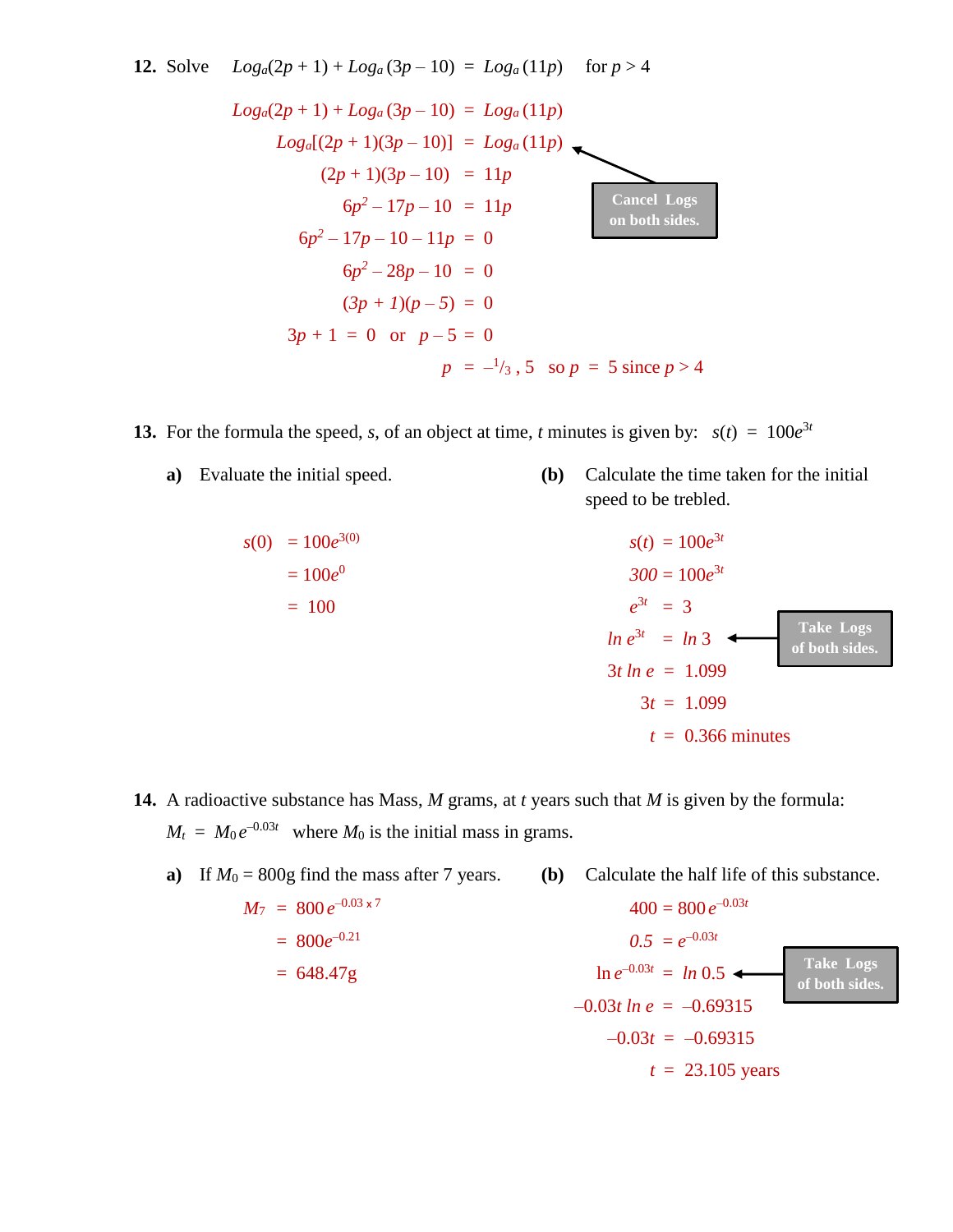# **Experimental Data:**

- Often Science experiments result in graphs of the forms:  $y = ax^b$  or  $y = ab^x$
- It is often more useful to have this information in the form of a straight line as it is then easier to perform calculations on. We can transform these equations into the form  $Y = mX + C$  using Logs.



#### **Examples:**